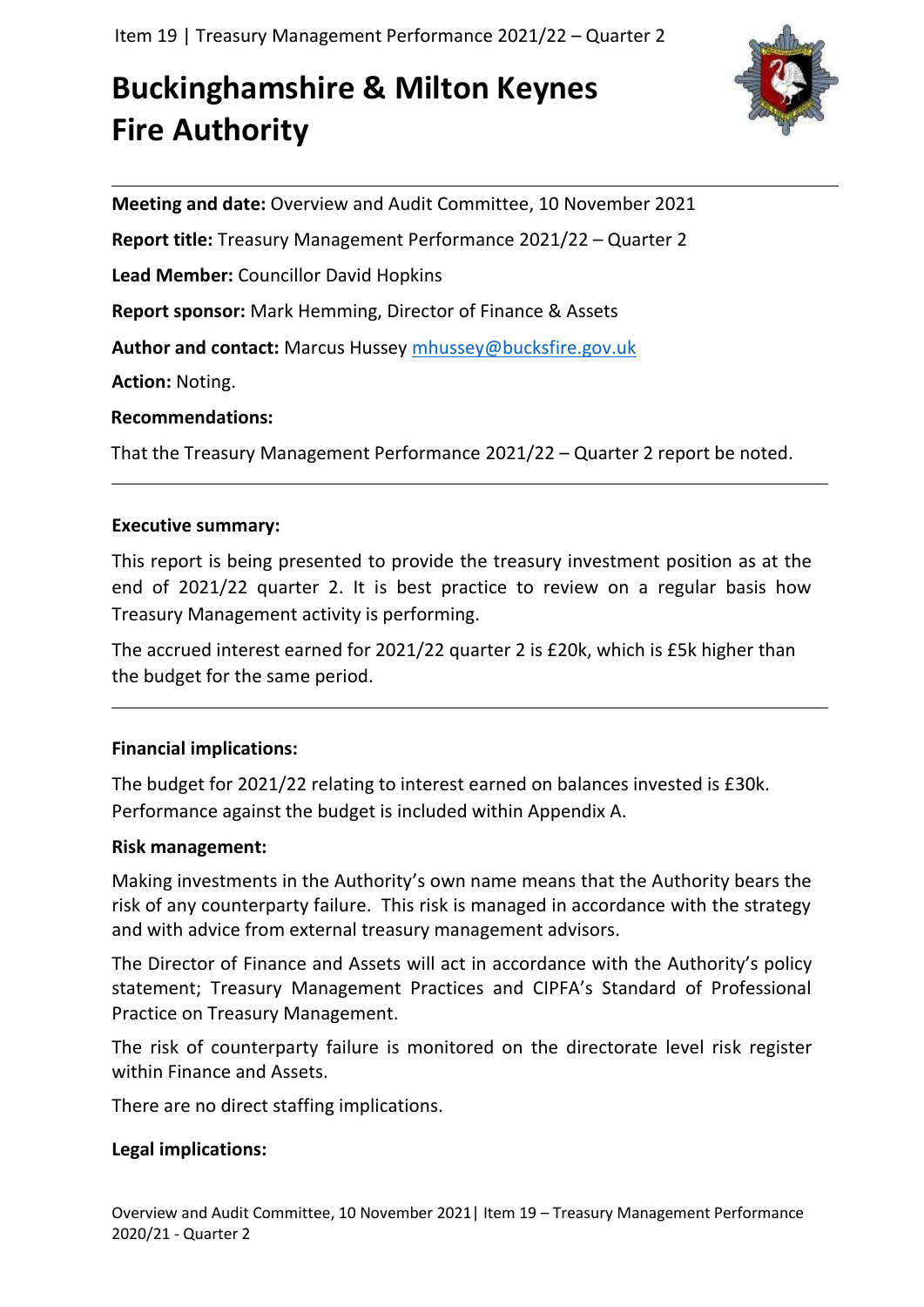The Authority is required by section 15(1) of the Local Government Act 2003 to have regard to the Department for Communities and Local Government Guidance on Local Government Investments; and by regulation 24 of the Local Authorities (Finance and Accounting) (England) Regulations 2003 [SI 3146] to have regard to any prevailing CIPFA Treasury Management Code of Practice.

## **Privacy and security implications:**

No direct impact.

#### **Duty to collaborate:**

No direct impact.

#### **Health and safety implications:**

No direct impact.

#### **Environmental implications:**

No direct impact.

#### **Equality, diversity, and inclusion implications:**

No direct impact.

#### **Consultation and communication:**

No direct impact.

#### **Background papers:**

Treasury Management Policy Statement, Treasury Management Strategy Statement and the Annual Investment Strategy <https://bucksfire.gov.uk/documents/2021/02/item-8-treasury-management.pdf/>

| <b>Appendix</b> | <b>Title</b>                                        | <b>Protective</b><br><b>Marking</b> |
|-----------------|-----------------------------------------------------|-------------------------------------|
|                 | Treasury Management Performance 2021/22 - Quarter 2 |                                     |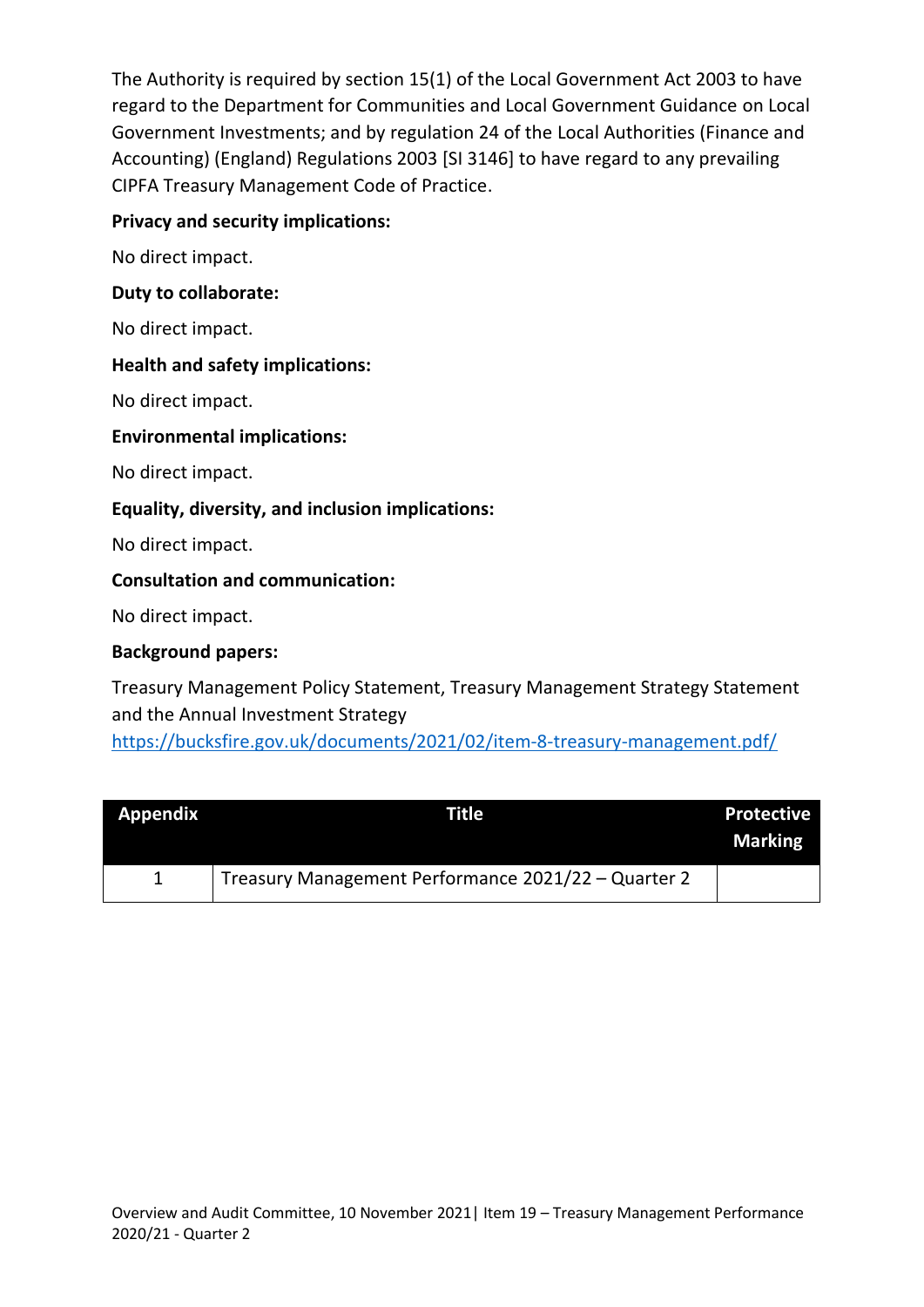# **Appendix 1 – Treasury Management Performance 2021/22 – Quarter 2**

# **Background**

Up until 31 March 2013, the Authority's cash balances were managed by Buckinghamshire Council (BC) under a Service Level Agreement (SLA). From 2013/14 the Authority began investing in its own name. Since the treasury management function has been managed inhouse, the Authority has achieved investment returns of £1.269m between 2013/14 and 2020/21. This is in comparison to the returns of £0.539m the Authority would have earned through BC and the SLA for the same period.

This report highlights the performance to date of the in-house treasury management function for as at the end of financial year 2021/22 quarter 2.

# **Security of Investments**

The primary investment priority as set out in the Treasury Management Policy Statement is the security of capital. The Authority applies the creditworthiness service provided by Link. This determines whether or not a counterparty is suitable to invest with and if so, the maximum duration an investment could be placed with them. In the Annual Investment Strategy (AIS), the Authority resolved that the balances invested with any single counterparty at any point in time would be 30% of the total investment portfolio to a maximum of £5m (with the exception of Lloyds Bank, who as our banking provider that have a limit of £7.5m, of which at least £2.5m must be instant access). The amount invested with each counterparty on the approved lending list as at 30 September 2021 is detailed below:

| Counterparty                          | Amount (£000) |
|---------------------------------------|---------------|
| <b>Close Brothers</b>                 | 4,000         |
| Lloyds Bank plc                       | 3,500         |
| <b>Principality Building Society</b>  | 2,000         |
| <b>Newcastle Building Society</b>     | 2,000         |
| <b>Leeds Building Society</b>         | 2,000         |
| <b>West Bromwich Building Society</b> | 1,000         |
| Santander UK plc                      | 1,000         |
| <b>CCLA Money Market Fund</b>         | 2,002         |
| Aberdeen Money Market Fund            | 1,001         |
| Lloyds Bank (Current Accounts)        | 716           |
| <b>Total</b>                          | 19,219        |

During this period, no counterparty limits were breached.

In its AIS the Authority also resolved that all credit ratings will be monitored weekly, by means of the Link creditworthiness service. During quarter 1 Link made no relevant

changes to the counterparty listing.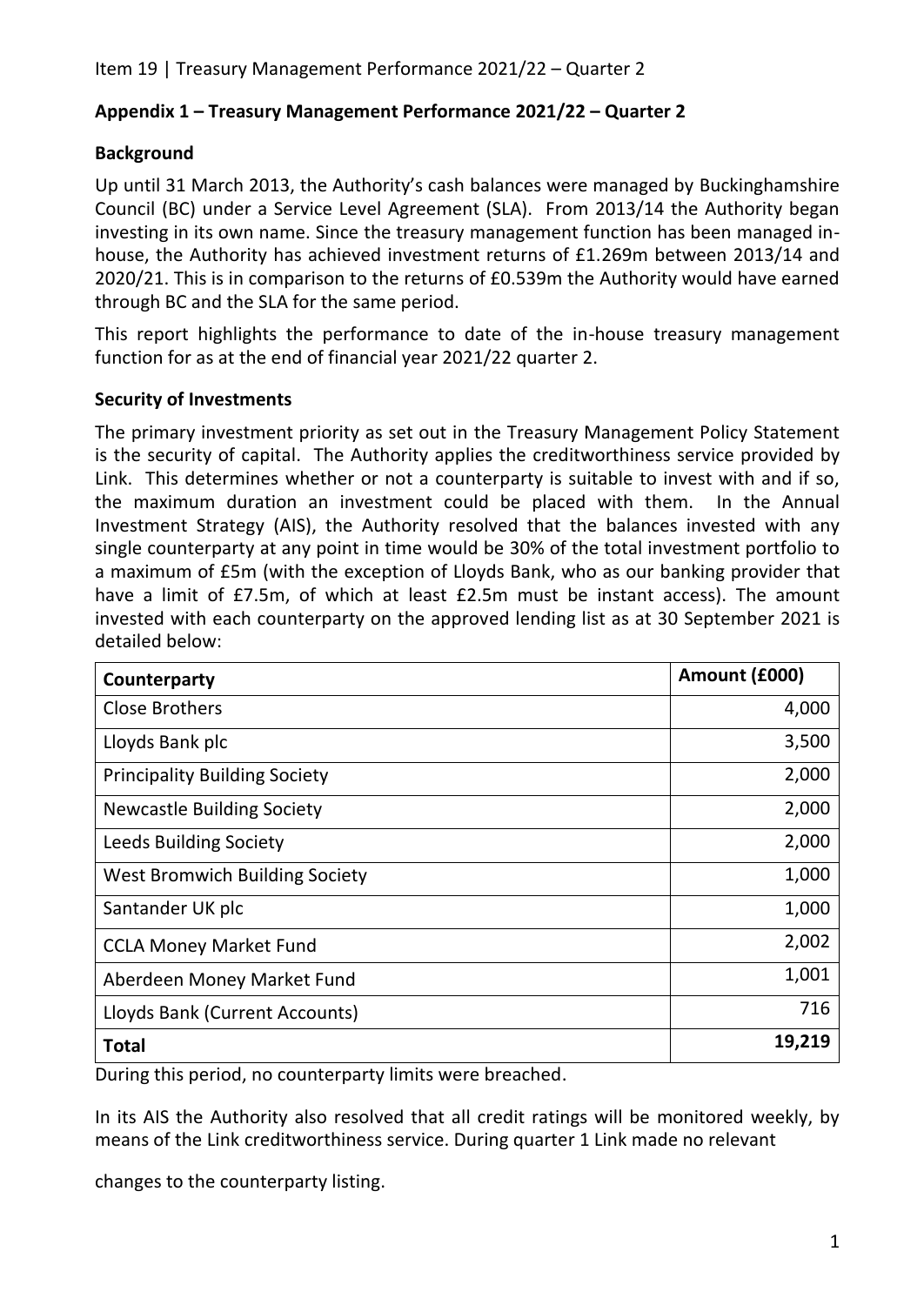# **Liquidity**

# Investments

The second objective set out within the Treasury Management Policy Statement is the liquidity of investments (i.e. keeping the money readily available for expenditure when needed). Investments have been placed at a range of maturities, including having money on-call in order to maintain adequate liquidity. The current investment allocation by remaining duration can be seen on the chart below:



In order to cover expenditure such as salaries, pensions, creditor payments, and potential liabilities for which the Authority have made provisions within the Statement of Accounts, the balances are invested as short fixed-term deposits.

There are seven investments currently falling in the 1-3 and 3-6 month periods. At least one deal matures each month for the next six months and were all originally invested for different terms and will be re-invested for varying terms upon maturity in order to maintain liquidity and meet future commitments. The Authority continues to hold Money Market Funds to help improve the liquidity of the Authority's balances. By investing collectively, the Authority benefits from liquidity contributed by others and from the knowledge they are all unlikely to need to call on that money at the same time.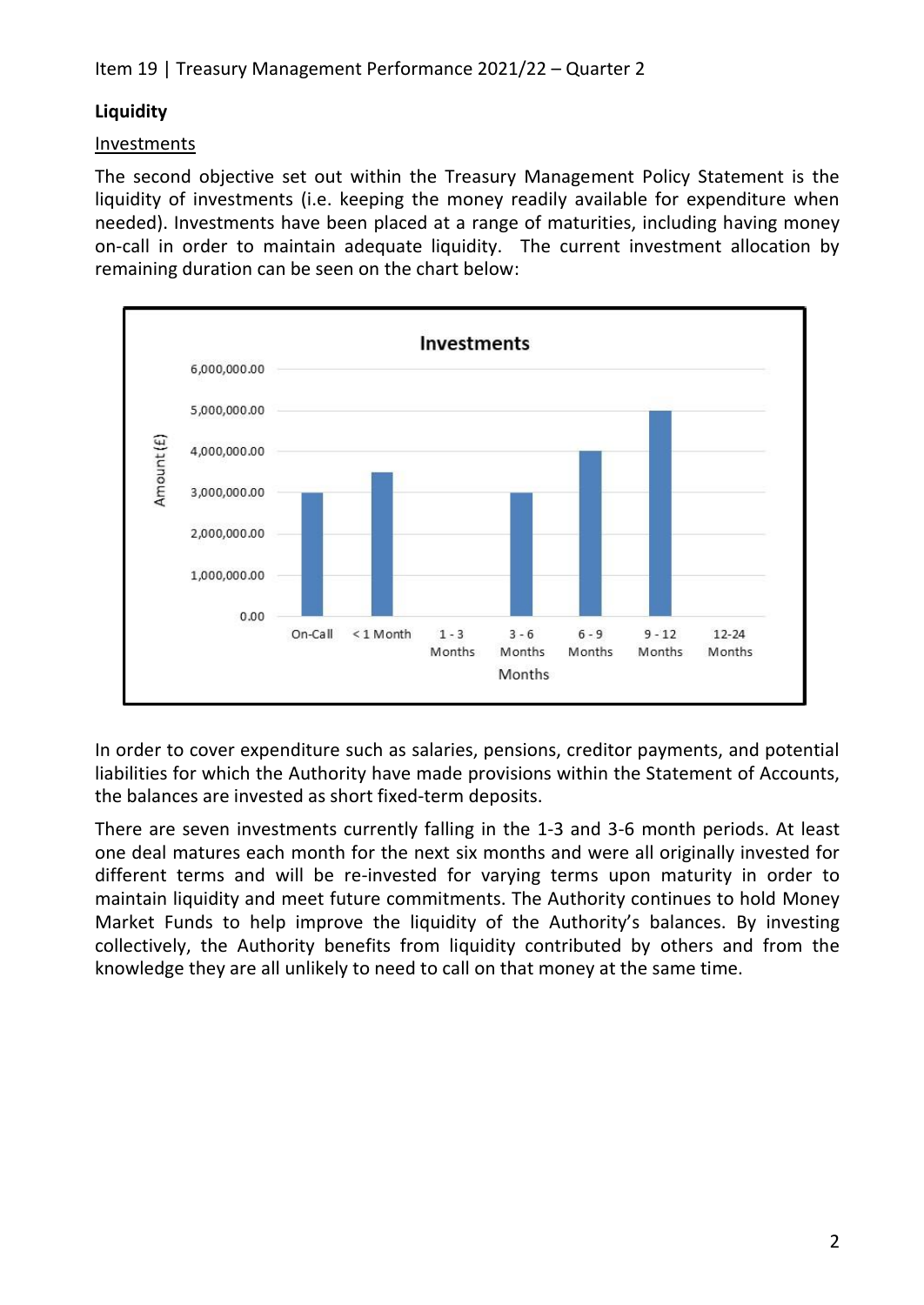## Borrowing

As part of managing the liquidity of investments, it is important to have regard to the maturity structure of outstanding borrowing. This can be seen in the following chart:



The total borrowing outstanding as at 30 September 2021 is £6.797m. No further debt repayment is due until May 2022. These repayments do not directly affect the revenue budget, as they simply reflect the use of cash accumulated by setting aside the appropriate minimum revenue provision (MRP) to settle the outstanding liability.

# **Investment Yield**

Having determined proper levels of security and liquidity, it is reasonable to consider the level of yield that could be obtained that is consistent with those priorities.

## Performance Against Budget

The Interest receivables budget was reviewed as part of the Medium-Term Financial Plan 2021/22 process and the budget was set at £30k. This is a reduction of £120k from 2020/21. The reason for the reduction is a due to the coronavirus pandemic and the significant impact this has had on the global economic landscape and the world economy in general. In March 2020, the Bank of England have made 2 unprecedented emergency interest rate cuts bringing the base rate to a record low of 0.10%. At the Monetary Policy Committee (MPC) held in September 2021, there was a unanimous vote to keep the interest base rate at 0.10%.

The direct impact on the Authority will be a reduction in interest rates on current accounts, money market funds and investments.

The accrued interest earned as at 30 September 2021 is £20k, against the planned budget of £15k for the same period. This is an over achievement of £5k. The projected accrued interest earned for financial year 2021/22 is £32k.